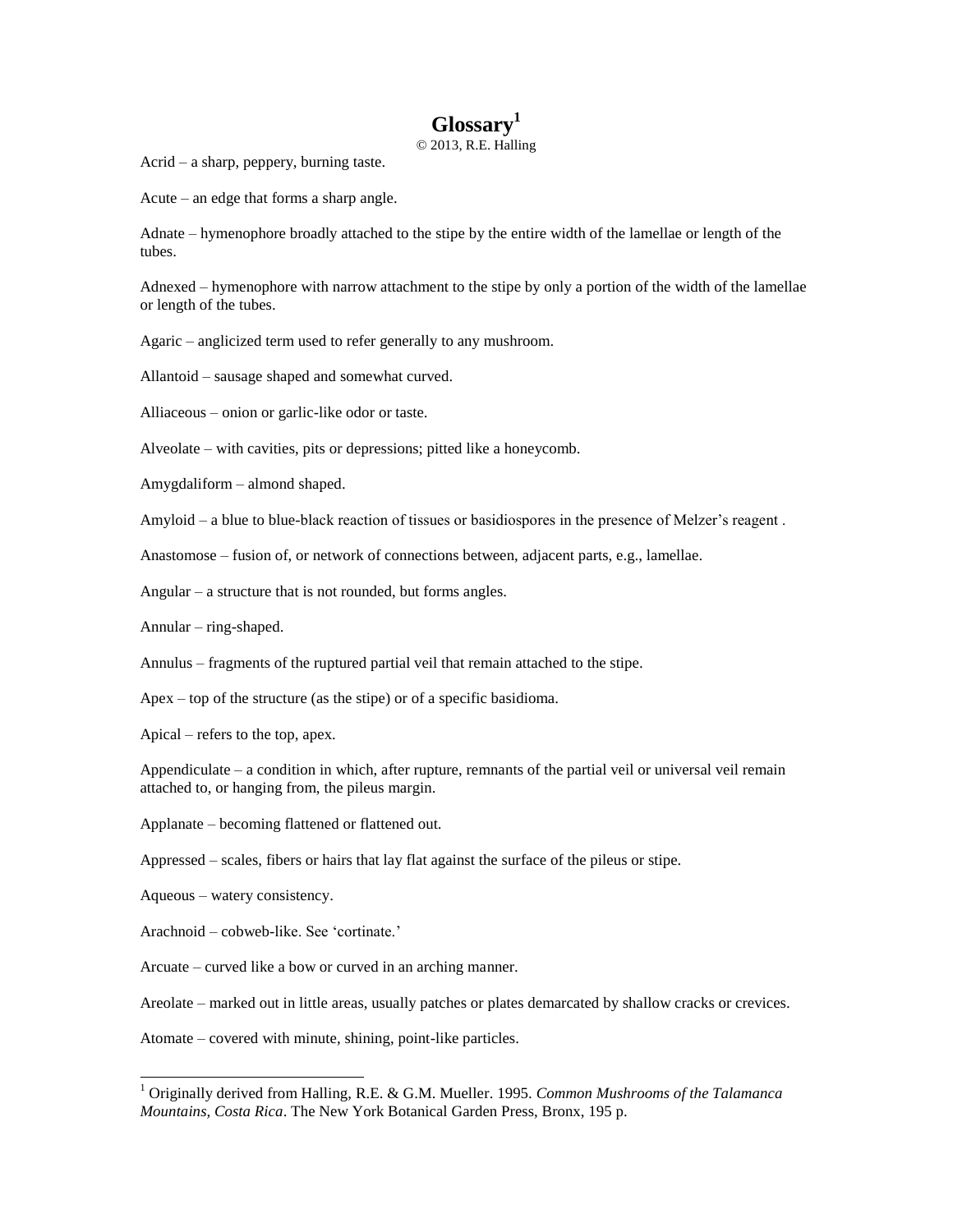Background – surface lying underneath any ornamentation.

Base – the bottom (basal) portion of a structure (e.g., stipe).

Basidioma – technical term for a "fruiting body" or the sporocarp of an entire mushroom.

Basidiomycetes – subclass of fungi that produces basidia.

Basidiospores – microscopic reproductive propagules (meiospores) of mushrooms and other Basidiomycete fungi. Dispersed primarily by wind or water and germinate to form a new individual.

Basidium – club-shaped cell that produces the basidiospores; the hallmark cell characteristic of Basidiomycetes.

Bilateral – diverging downward from the flesh toward the edge of the hymenophore, away from a central strand; referring to hyphal arrangement in a bolete hymenophore (compare 'divergent').

Bolete – anglicized term to refer to members of the Boletaceae family; mushrooms with a sponge like/poroid hymenophore.

Boletinoid – derived from 'Boletinus;' a hymenophoral arrangement in which the pores are elongated radially (radial walls are longer than tangential walls).

Broom cells – clavate cells with digitate or finger-like outgrowths arising from the enlarged apex.

Bulbous – a broad, expanded region (e.g., base of the stipe).

Campanulate – bell-shaped.

Canescent – covered with a hoary down or sheen, often giving a grayish frosty appearance.

Cartilaginous – having the consistency of animal cartilage.

Catenulate – arranged in chains.

Cavity – empty space or hollow.

Cerebriform – resembling a brain.

Cespitose – basidiomata that grow in close clusters or groups, but with stipes not joined together.

Chlamydospores – asexually produced spores occurring in the hymenophoral trama of *Asterophora* species.

Clamp connection – a buckle- or u-shaped bump that occurs at septa or cross walls of adjacent hyphae.

Clavate – club shaped; broader at one end as opposed to the other.

Close – lamellae arranged very near one another with a small amount of space between them.

Clustered – habit of basidiomata growing very close together.

Columnar – shaped like a pillar or column.

Concave – rounded, lower in the middle than at the margin.

Concentric – having rings or zones within each other.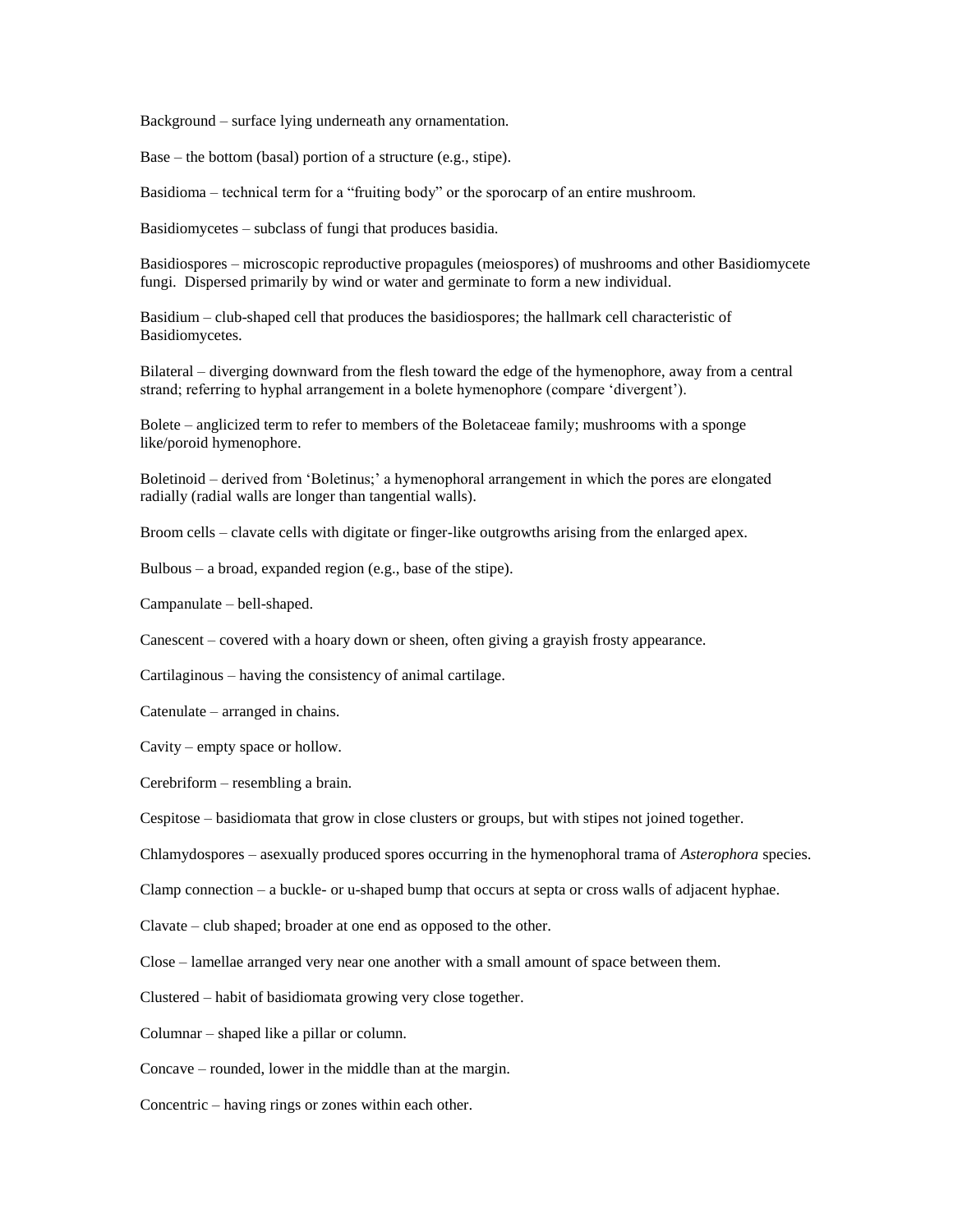Concolorous – two or more objects having the same color.

Conic – cone-shaped (e.g., a pileus that is taller than its width and often pointed).

Context – interior flesh of a mushroom.

Convex – rounded, higher in the middle than at the margin.

Coprophilous – occurring on dung.

Cortina – a cobweb-like veil covering the hymenophore in young mushrooms that typically collapses onto the stipe as an annular zone.

Cortinate – provided with a cortina.

Costate – ribbed.

Cotton Blue – an aniline based, blue dye dissolved in lactic acid used to test for cyanophyly.

Crowded – lamellae spaced very close together.

Cyanescent – turning blue or blue green.

Cyanophilous – a positive, deep blue reaction of spore walls in the presence of Cotton Blue.

Cylindric – cylinder-shaped; a stipe that has the same diameter from apex to base.

Cutis – a layer of filamentous hyphae that is repent and either radially oriented or interwoven.

Cystidia (hymenial) – sterile cells located on either lamellae or tubes, typically projecting above the level of the basidia; those on faces or sides are 'pleurocystidia' and those on the edges or pores are 'cheilocystidia.'

Decurrent – hymenophore is descending or extending down the stipe and is broader in attachment than the width of the lamellae or the length of the tubes.

Decurved – refers to a pileus margin that appears to curved downward.

Deliquescent – melting in to a liquid; occurs when lamellae on certain basidiomata digest themselves at maturity.

Depressed – same as adnexed but often used to describe attachment of a bolete hymenophore. OR, a pileus that has the middle area (disc) lower than the edge.

Detersile – removable and coming off cleanly.

Dextrinoid – a bright rusty brown or orange brown qualitative chemical reaction of tissues or basidiospores in the presence of Melzer's reagent.

Dichotomous – branching or forking into matched pairs.

Disc – central region of the pileus.

Distant – lamellae which are spaced well apart with obvious space between adjacent pairs.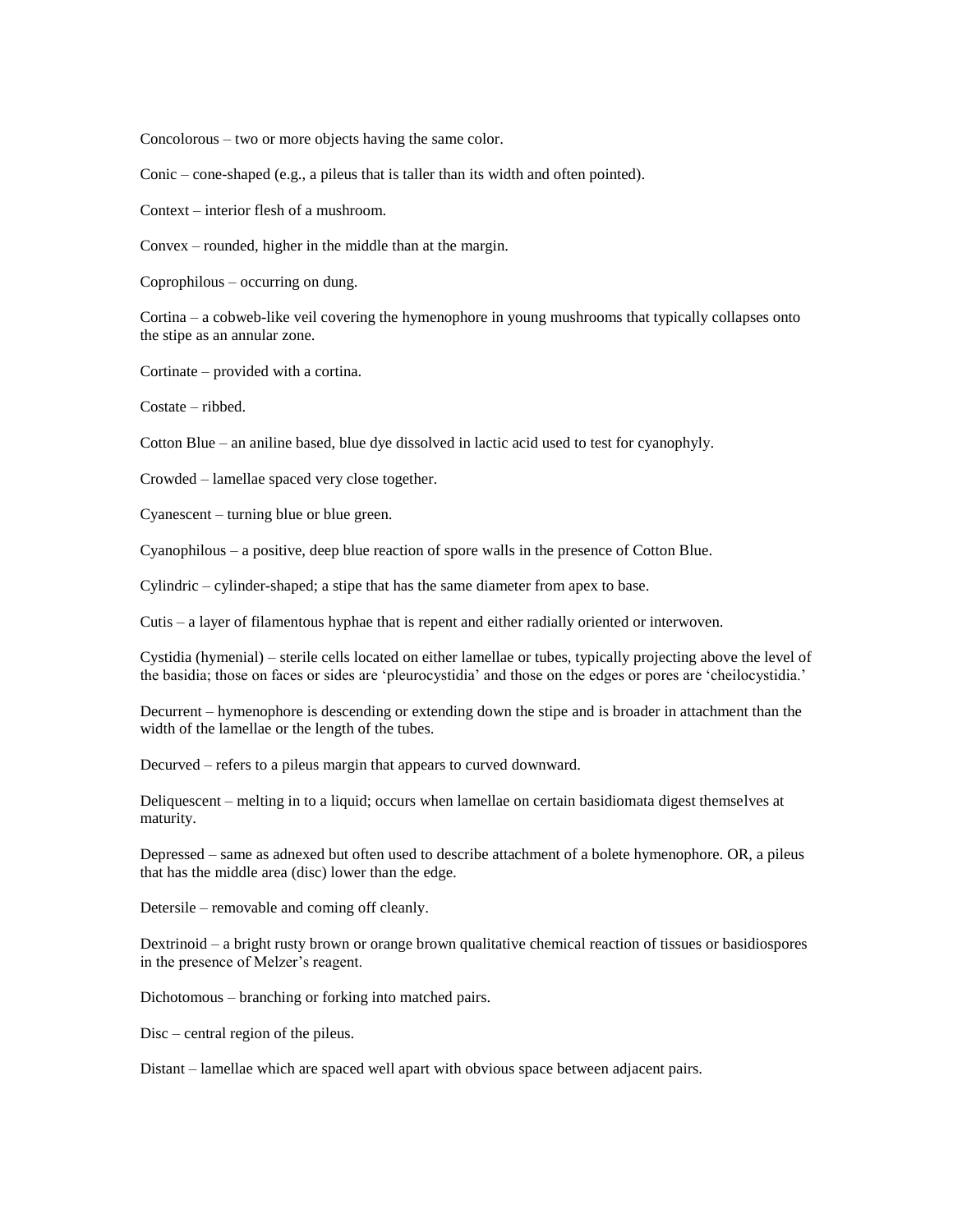Divergent – hyphal arrangement in the hymenophore when viewed in cross-section where ends of hyphae or hyphal filaments nearest the pileus flesh are in close contact near the center of the hymenophore and the other ends descend toward the edge of the hymenophore and terminate near the base of the basidia (compare 'bilateral').

Eccentric – a stipe attached off-center of the pileus.

Echinate – decorated with sharp spines.

Ectomycorrhiza – intimate, frequently obligate, symbiotic association between fungal hyphae and feeder roots of particular trees or shrubs (e.g., oaks). A fungal sheath from the mushroom mycelium is formed around these roots and enters the plant root where they form a network between the cells. The association works to bring water and nutrients to the plant, while the mushroom obtains sugar from the plant.

Ellipsoid – elliptical in outline.

Elongate – shape in which a structure is much longer than its width.

Emarginate – hymenophore is abruptly notched near the stipe.

Entire – a pileus margin that is smooth and uninterrupted.

Epithelium – a layer formed of isodiametric cells.

Equal – a stipe having the same diameter throughout its length.

Eroded – pileus or lamellae with irregular or jagged edges.

Evanescent – soon disappearing.

Family – a classification group within the taxonomic system, made up of one or more related genera.

Farinaceous – mealy, or approaching the odor/taste of cucumbers or green plantains.

Fertile surface – the part of the basidioma where the reproductive structures or spores are produced; also called the hymenium.

Fetid – a foul, rotten odor or taste.

Fibrillose – surface has filaments which are thin and threadlike and arranged more or less parallel with one another; may be pigmented or not.

Fimbriate – finely torn, fringed or uneven. Often indicative of the presence of cystidia on the lamellar edge.

Flabelliform – fan-shaped.

Flesh – the interior, sterile part of the pileus or stipe.

Floccose – loosely cottony or downy wooly and more or less tufted like cotton.

Forked – divided into two branches.

Free – hymenophore (lamellae or tubes) is not attached to the apex of the stipe.

Fugacious – disappearing early or quickly.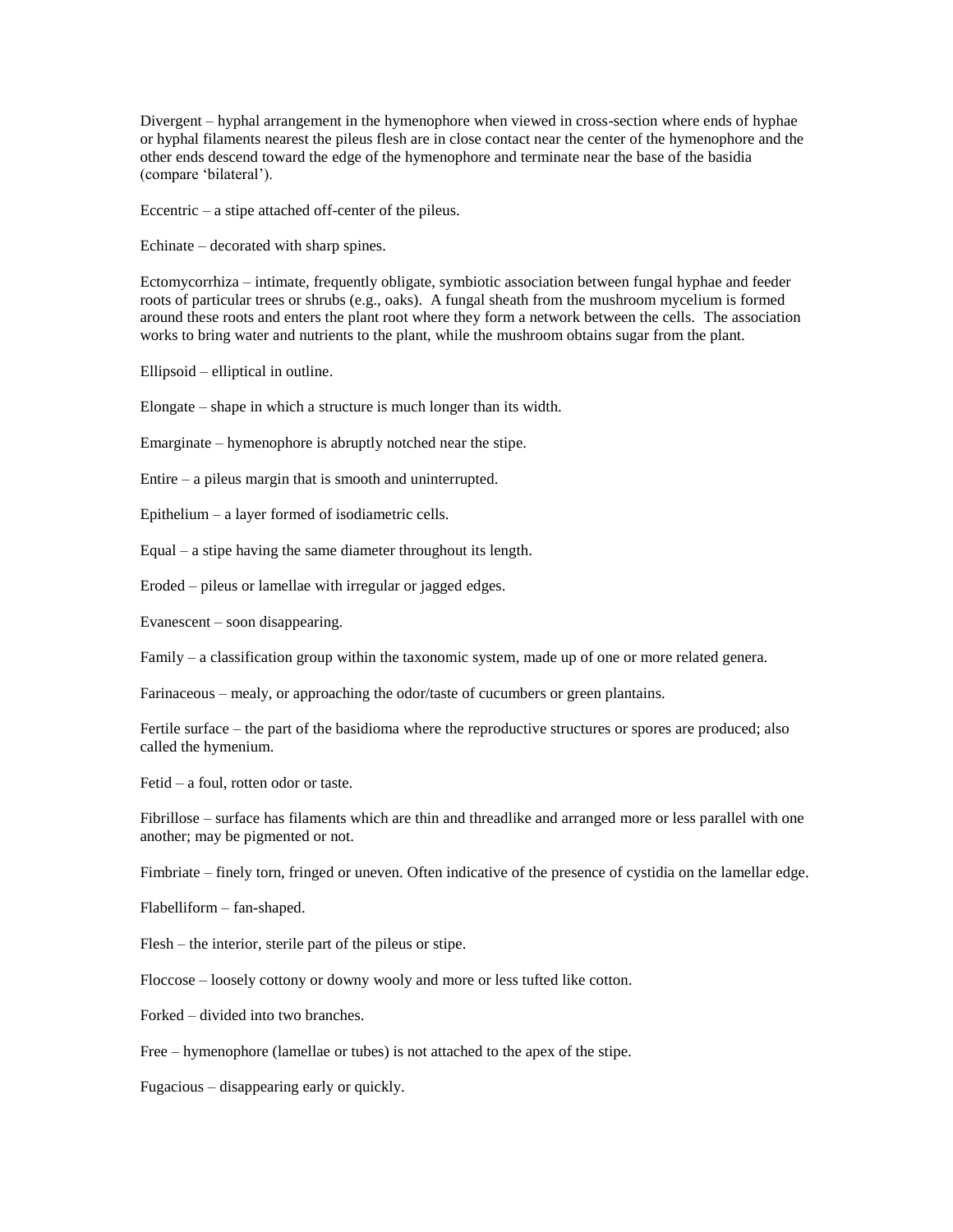Fulvous – a reddish cinnamon brown color.

Furfuraceous – covered with bran like particles resembling dandruff.

Fusoid – spindle shaped, tapering at both ends.

Genus – a group of closely related species.

Germ pore – a thin, usually hyaline area at the apex of a spore.

Gills – see 'Lamellae'.

Glabrous – smooth, without ornamentation of any kind.

Globose – round in outline.

Glutinous – covered by slime or gluten.

Granulose – appearing to be covered with salt-like granules.

Gregarious – basidiomata occurring in close groups in a small area.

Habit – the characteristic external appearance of mushrooms and the manner in which they grow.

Habitat – the environment in which a population grows and develops naturally.

Hirsute – covered with rather long fibers or hairs.

Hispid – covered with stiff, bristle-like hairs usually visible to the naked eye.

Hyaline – clear and transparent.

Hygrophanous – a condition in which a color fades, changes, or disappears with loss of moisture.

Hymeniform – made up of erect, clavate, isodiametric, or pyriform cells arranged more or less in a uniform layer.

Hymenium – the fertile layer where basidiospores are produced from basidia. It may be in the form of true lamellae or tubes or is sometimes smooth or shallowly folded and intervenose.

Hymenophore – the region where lamellae or tubes are formed, i.e., where the hymenium is located.

Hyphae – plural of hypha. Cells of fungi; typically elongate and tube-shaped.

Hypodermium – a layer of hyphae beneath the outermost layer of the pileipellis.

Imbricate – shingled, such that one pileus grows above another.

Inamyloid – no chemical reaction or color change of tissues or spore walls in the presence of Melzer's reagent.

Incurved – a pileus margin that is curved inward forming a concave shape on the inner side.

Infundibuliform – funnel-shaped.

Inrolled – a pileus margin that rolls inward, pointing toward the lamellae.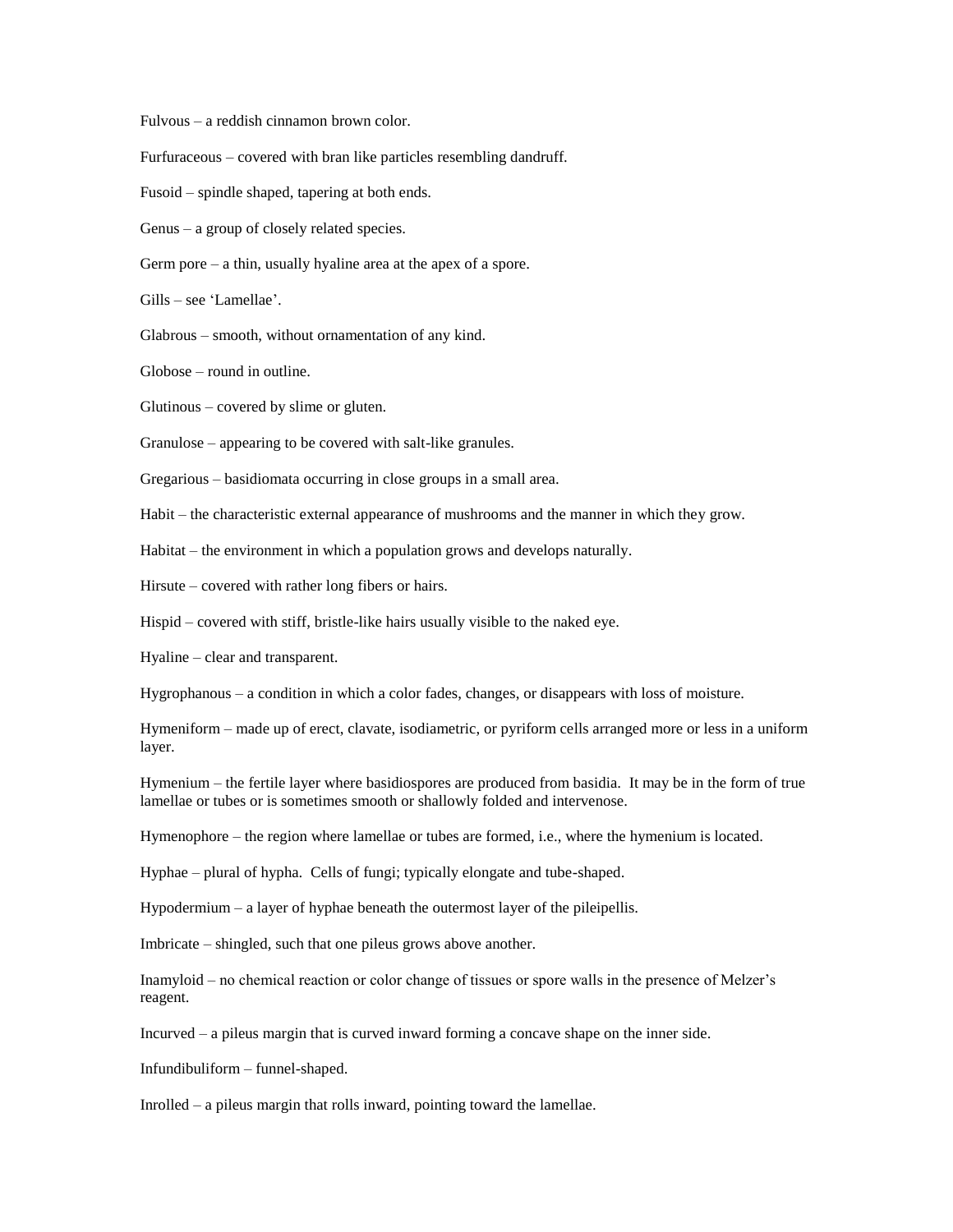Insititious – insertion of the stipe base on a substrate without any visible basal mycelium.

Intervenose – connected by anastomoses or ridges between adjacent parts (e.g., in lamellae).

Isodiametric – of equal diameter in two or more dimensions.

Ixocutis – long and usually multi-celled elements that are radially oriented or interwoven and parallel to the pileus surface embedded in a gelatinous matrix; surfaces appear viscid or glutinous to the naked eye.

Ixotrichodermium - long and usually multi-celled, erect to suberect hyphae embedded in a gelatinous matrix; surfaces appear viscid or glutinous to the naked eye.

Lacerate – irregularly torn texture.

Lacrymoid – tear drop shaped.

Lamellae – vertically oriented, plate-like structures (under the pileus and flesh) forming the hymenophore; composed of spore-producing and other types of cells. Also called gills.

Lamellulae – short lamellae that do not reach the stipe.

Lateral – a condition in which the stipe is attached at the edge of the pileus

Latex – a milky or watery substance that is exuded when fresh mushroom tissues are cut, bruised, or broken and exposed to air.

Lignicolous – growing on wood.

Limbate – with a free limb or edge.

Limoniform – lemon-shaped.

Lobes – with rounded divisions on the margin.

Margin – edge of the pileus or lamellae.

Melzer's – reagent composed of potassium iodide, iodine, and chloral hydrate. Used in qualitative chemical reactions to produce a color change: amyloid (blue black), dextrinoid (bright rusty brown), or inamyloid (non-reactive).

Membranous – thin and pliant, like a membrane.

Mucronate – pointed at the tip. A 'mucro' is a pointed tip, either acute or blunt.

Mycelium – visible mass of hyphae growing through a substrate. Frequently present at base of the stipe.

Oblong – more or less twice as long as broad with sides nearly parallel.

Ovoid – egg-shaped in outline.

Palisade – an arrangement of elongated, perpendicular cells in close proximity to each other.

Papilla – a small bump on a surface.

Papillate – having a papilla or papillae on a surface.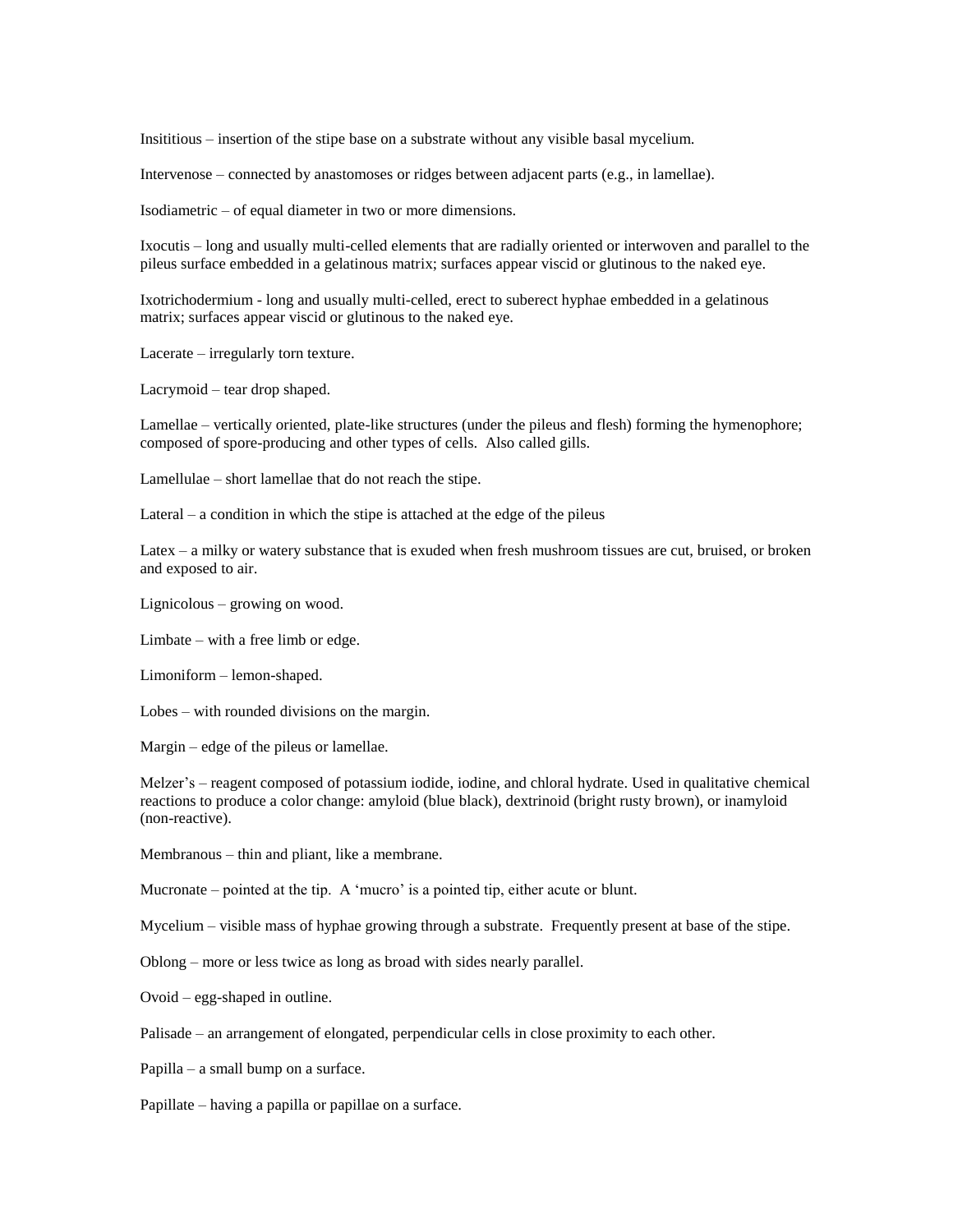Parasite - mode of nutrient acquisition in which an organism acquires carbon and other elements, compounds, or minerals from living organisms.

Partial veil – Sterile tissue that covers the hymenophore before maturation and is continuous from stipe to pileus margin. Ruptures with maturity and frequently forms a ring or annulus around the upper portion of the stipe. Can also form appendiculate remnants from pileus margin.

Pathogen – organism that causes disease in another organism.

Peronate – sheathing the stipe from the base toward the apex like a sock.

Petaloid – shaped like the petal of a flower.

Pileipellis – the structural unit that forms the surface or skin of the pileus. Anatomical configuration may be characteristic for a taxon.

Pileocystidia – cystidia (sterile cells) located in the pileipellis.

Pileus – the cap or top of a mushroom.

Pilose – covered with long, soft, hairy, compactly arranged filaments, like plush pile; distinguishable from 'velutinous.'

Plane – a flat surface.

Plicate – folded like a fan.

Pores – the opening or bottom edges of the tubes exposed to the environment through which basidiospores are released into the air.

Pruinose – a surface ornamentation which appears finely powdered.

Pseudocystidia – sterile elements with pigmented cytoplasmic content and an origin in the hymenophoral trama.

Pseudoparenchymatous – resembling parenchyma of green plants (i.e., two of more layers of subisodiamteric, hyaline cells).

Pubescent – a covering of short, soft, downy hairs.

Pulverulent – powdery, but more so than that defined by 'pruinose.'

Punctate – decorated with small points, dots, spots, scales or glands.

Pungent – strong and penetrating (e.g., an odor).

Pyriform – pear shaped.

Q (mean) – average length/width ratio of basidiospore size.

Radicating – rooting into the soil or substrate.

Raphanoid – odor or taste recalling radishes.

Recurved – curved or bent back.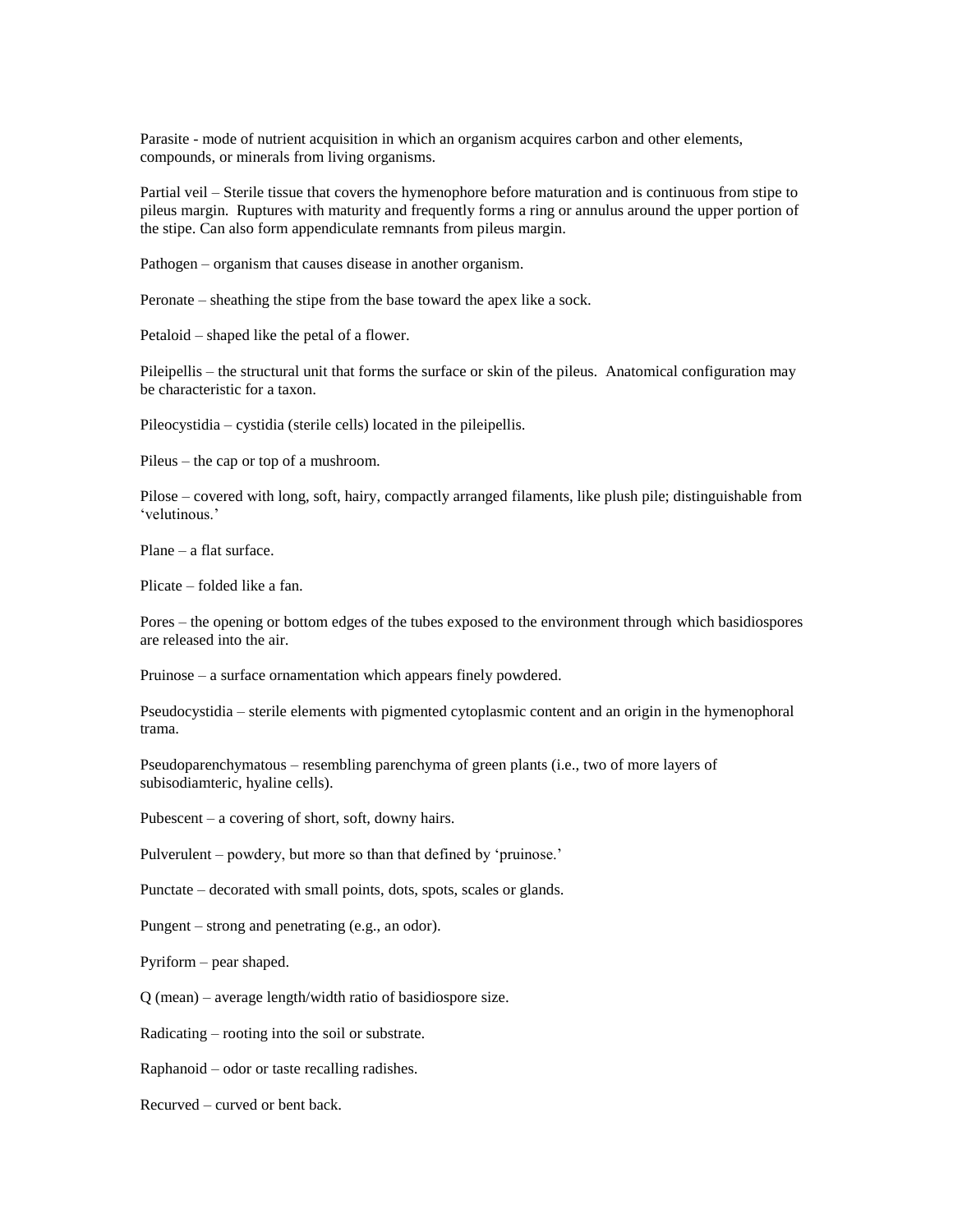Reniform – kidney-shaped.

Repent – reclined and/or parallel to a surface.

Reticulate – a network of fine lines or ridges.

Reticulum – a small network.

Revolute – refers to a pileus margin that is curved back on itself.

Rhizomorphs – thick strands of hyphae forming visible, cord-like structures.

Rufescent – pinkish to reddish in color.

Rugose – coarsely wrinkled.

Rugulose – finely wrinkled.

Saccate – sack-like.

Saprotroph – mode of nutrient acquisition in which an organism acquires carbon and other elements, compounds, or minerals from dead organic matter.

Sarcodimitic – hymenophoral trama composed of extremely narrow diameter hyphae mixed with very broad, sausage shaped ones.

Scabers – a specific type of a small pointed scale formed of aggregated hyphae; typically found on stipes.

Scabrous – roughened, such as the stipes of *Leccinum* spp.

Scales – a type of ornamentation on pileus or stipe of a mushroom formed from a surface tear, from hyphae clumping together and becoming uplifted, or from fragments of veils that remain attached to the surface of the pileus or stipe.

Scaly – having scales.

Scattered – basidiomata that are separate and scattered over a single, large area.

Scissurate – cut or split.

Sclerotium – a knot of compact, usually rounded mass of hyphae, firm and hard to the touch and resistant to adverse environmental conditions.

Septa – cross wall between adjacent hyphae.

Sessile – condition in which basidiomata lack a stipe or other extension attaching it to a substrate.

Setae – thick walled, sterile elements located on pileus, hymenium, and/or stipe.

Sinuate – hymenophore has a concave indentation of the edge near the stipe (see 'emarginate').

Smooth – same as glabrous; no ornamentation.

Solitary – growth habit in which a mushrooms produces a single basidioma.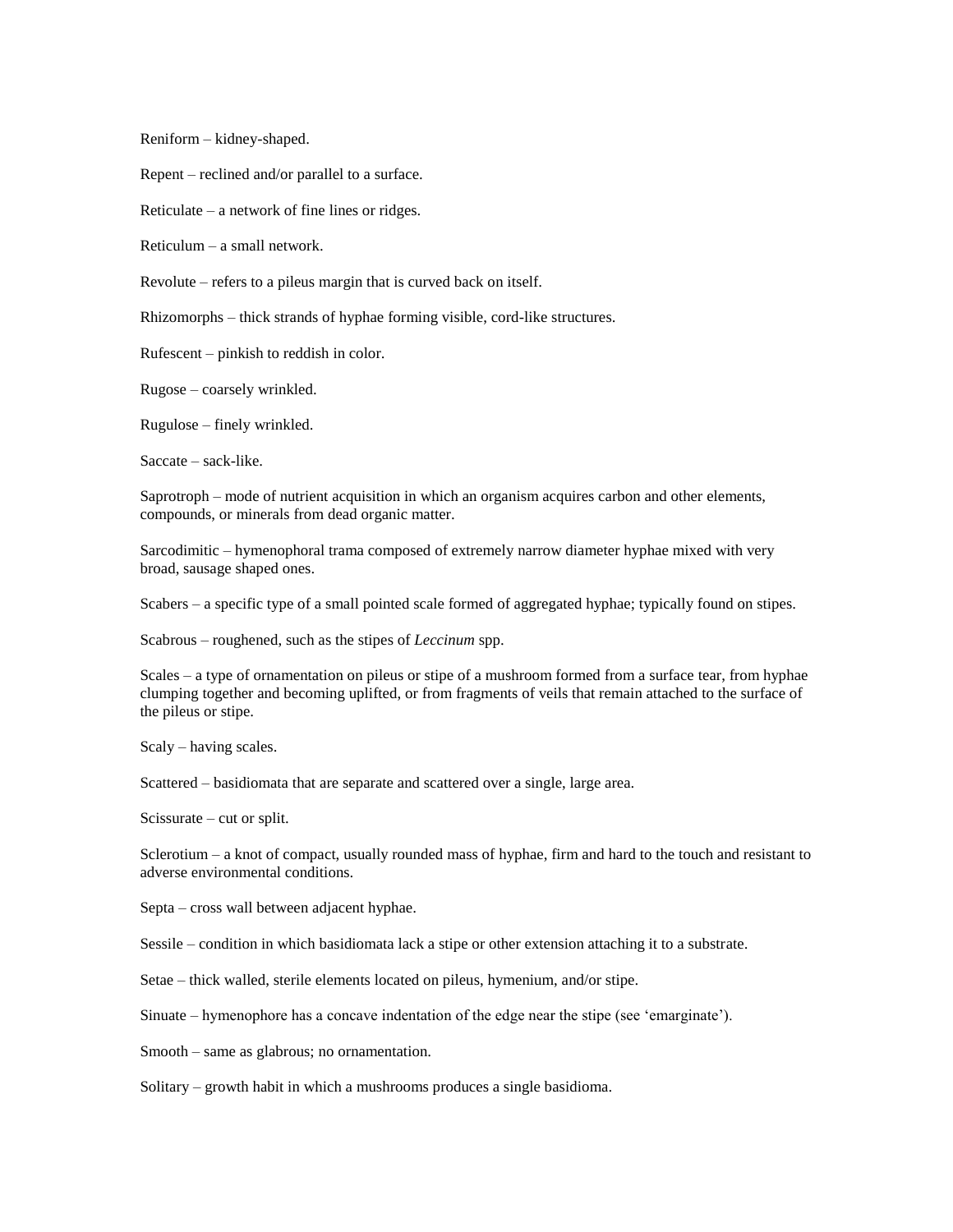Species – the smallest taxonomic group made up of individuals that have a single common ancestor.

Sphaerocysts – enlarged, nearly isodiametric cells found in the pileus flesh and hymenophoral trama.

Spinose – having spines.

Spore deposit – the spore mass formed by placing a mushroom on white paper and letting the spores accumulate. Used to observe spore color for identifying many groups of mushrooms.

Spores – see Basidiospores.

Sporocarp – a basidioma, fruitbody, fruiting body.

Squamules – aggregates or groups of fibrils forming scales.

Squamulose – with small scales.

Squarrose – arranged perpendicular to a surface.

Stipe – the stem or stalk of a mushroom.

Striations – parallel, fine grooves or lines forming a surface ornamentation.

Strict – straight.

Strigose – ornamented with stiff hairs.

Sub- – a suffix indicating a "slight" condition (e.g., subbulbous, subvelutinous, subtomentose, etc.).

Substrate – the material, usually organic, on or from which, a mushroom grows.

Sulcate – shallowly grooved with a definite depression of the groove below the surrounding surface.

Symbiosis (symbiotic association) – an association between two or more different species of organisms, some of which can be mutually beneficial for both partners.

Sympatric – populations occurring in the same local or regional area.

Taxon – a taxonomic unit pertaining to a hierarchical level within a kingdom.

Terrestrial – growing on the ground or on soil.

Tessellate – a surface with a mosaic-like appearance.

Tomentose – covered with long, soft, hairy fibrils, either tangled and upright or matted.

Tomentum – a layer of long, soft, hairs.

Trama (hymenophoral) – the sterile supporting tissue in the center of lamellae or tubes.

Translucent – condition of a surface that transmits light diffusely, through which nothing can be seen clearly.

Trichodermium – erect, long and usually multi-celled elements that makes surfaces appear tomentose or pilose appearance.